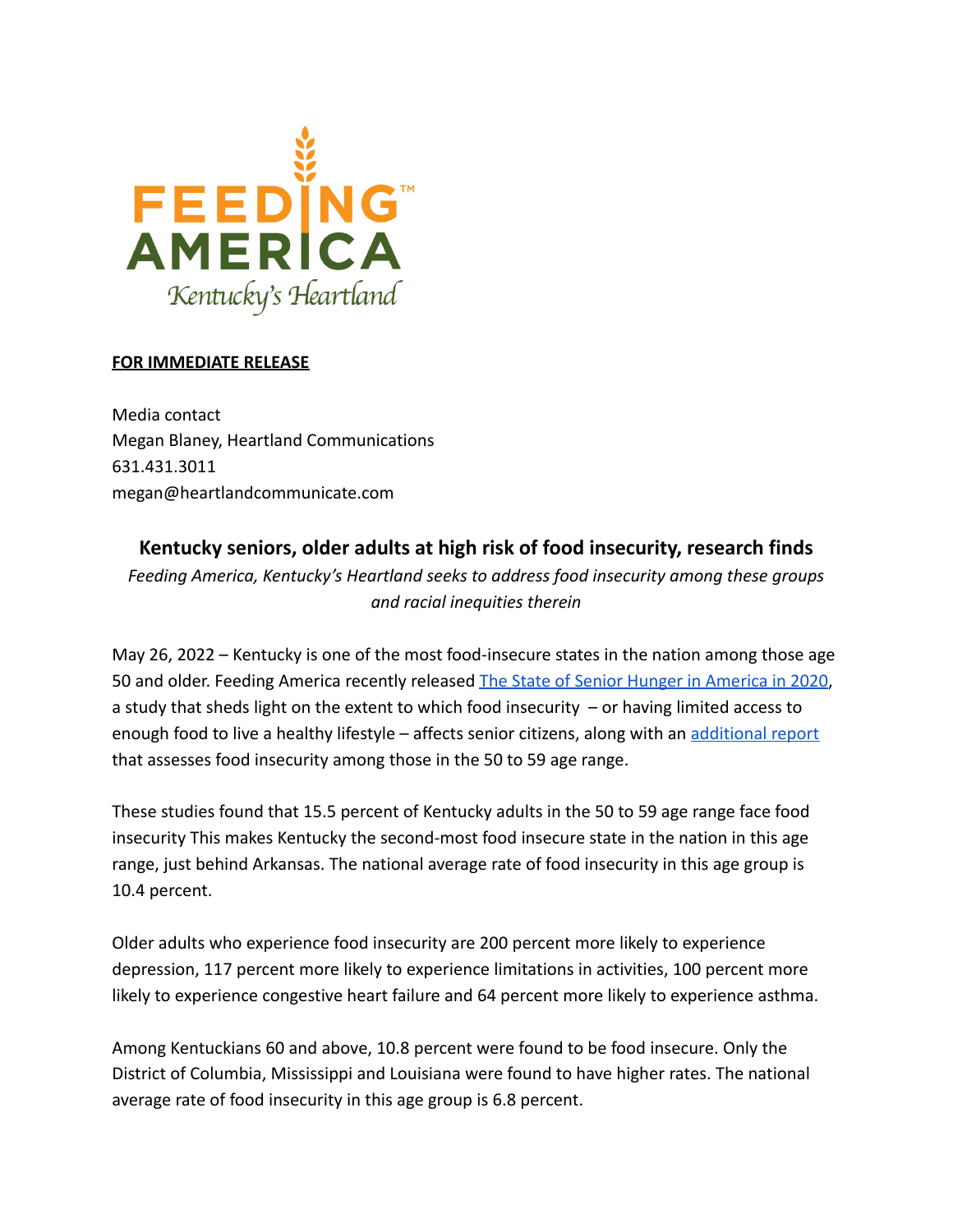Food-insecure seniors are 262 percent more likely to experience depression, 78 percent more likely to experience asthma, 74 percent to experience diabetes, 71 percent more likely to experience congestive heart failure and 64 percent more likely to experience a heart attack.

Feeding America, Kentucky's Heartland, which serves 42 counties in central, south central and western Kentucky, has worked to assist low-income seniors with meals through the Commodity Supplemental Food Program. Through the program, recipients are provided with a monthly box of nutritious USDA non-perishable foods. In fiscal year 2021, Feeding America, Kentucky's Heartland (FAKH) distributed over 100,000 senior boxes throughout its service area.

"Older Americans are many times dealing with isolation, fixed incomes and a generation's pride," said Jamie Sizemore, FAKH executive director. "This very vulnerable population quietly goes hungry as they are forced to make tough choices between paying for medicine, rent or food. FAKH and our partner agencies continue to seek ways to meet the nutritional needs of seniors who are food insecure."

According to the Feeding America studies, food insecurity was almost three times as high among Black older adults and more than twice as high among Latino older adults when compared to white older adults. Among seniors, food insecurity was more than four times as high among Black seniors and more than three times as high among Latino seniors when compared to white seniors.

Feeding America, Kentucky's Heartland is committed to equitable food distribution and has utilized data to identify under-resourced communities throughout its region. In April of 2021, Feeding America, Kentucky's Heartland hired its first Equity, Diversity and Inclusion Liaison to seek partnerships and help serve the identified communities in need.

Feeding America, Kentucky's Heartland works with over 240 partner agencies, including food pantries, senior centers, disaster relief agencies, shelters, soup kitchens and more.

"Partnering with Feeding America, Kentucky's Heartland makes it possible for us to serve residents of Western Kentucky who are facing food insecurity, including seniors and older adults" said Jeremy Buchanan, Purchase Area Development District executive director

Feeding America is the nation's largest hunger-relief charity with a nationwide network of 200 food banks, 21 statewide food bank associations, and over 60,000 partner agencies, food pantries and meal programs.